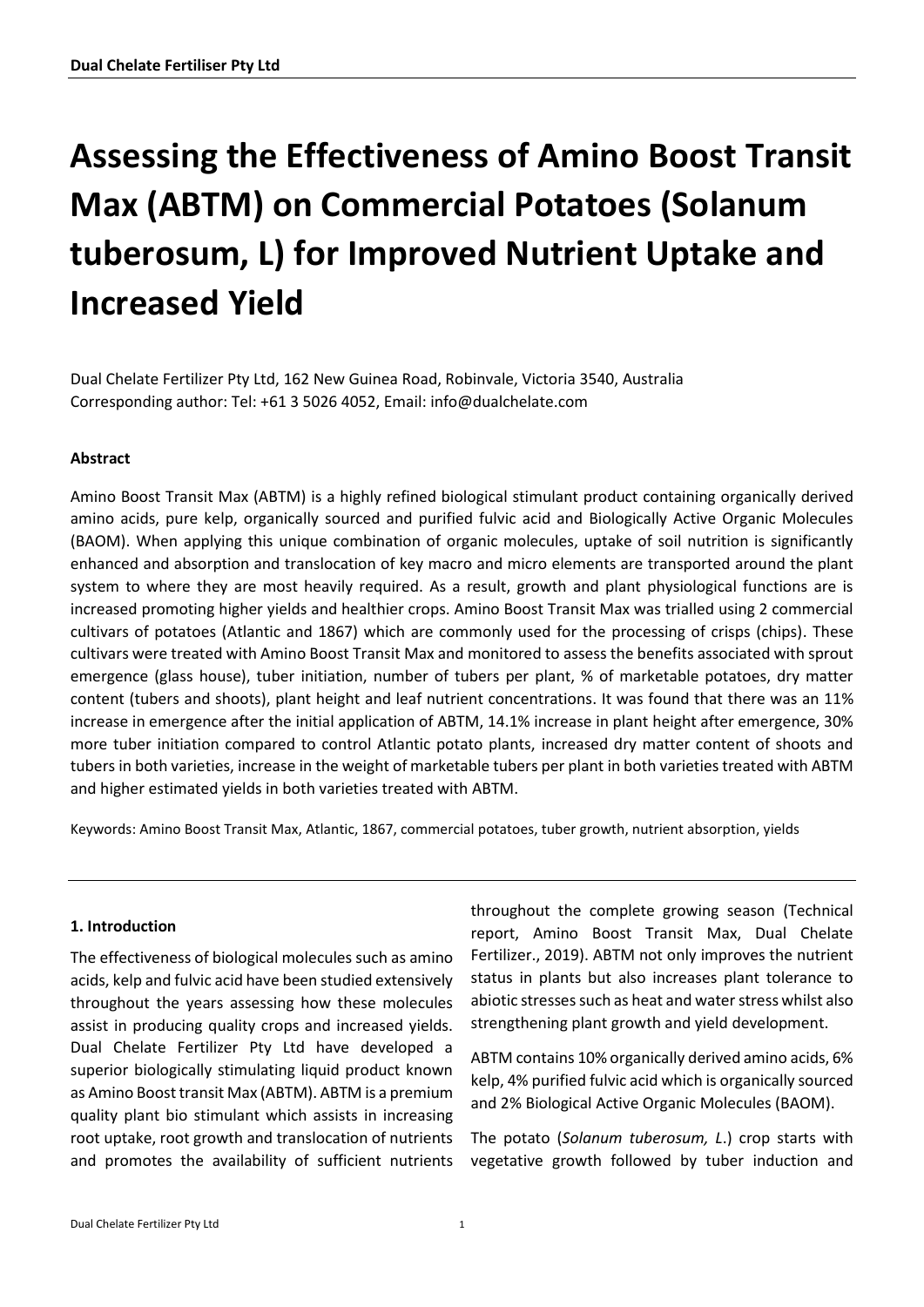tuber enlargement. Nutrient uptake, Carbon assimilation and translocation take place throughout the entire cropping cycle. In addition, plant growth and development are strongly dependent on the sinksource interaction. Due to the shallow rooting system of potatoes, efficient use of nutrients is very low (Liu et al. 2015), therefore increasing root uptake of available macro and micro nutrients throughout the cropping cycle will assure good vegetative growth and optimum yield quality. Amino Boost Transit Max promotes the uptake of nutrients through the roots, especially under stress conditions such as drought. This is due to the low molecular weight of humic substances along with plant derived polyphenols (tannins) which can act as mitochondrial activation factors which can speed up the respiration rate of plants (Fact Sheet CPPA, FB Sciences).

This study focuses on how ABTM increases soil and plant nutrient uptake, improves yield quality and vegetative growth throughout the cropping season. Nutrient uptake and overall crop performance will be determined by collecting data on sprout emergence, analysing plant tissue and soil reports, tuber and shoot biomass and measuring fresh weight of tubers at harvest with reference to the marketable characteristics required to commercially sell potatoes for processing. Photos will also be taken to visually compare plant growth and health between treatments and cultivars.

### **2. Objectives**

The specific objectives of this trial were to:

- Evaluate yields and tuber quality after applications of ABTM.
- Measure the relationship between ABTM applications and total biomass accumulation.
- Observe growth quality parameters such as sprout development, crop vegetative growth and root growth along with tuber initiation during applications of ABTM.

### **3. Materials and Methods**

### **Site Selection and Trial Design**

### **Field Trial**

The field experiment was conducted on a 10-ha section of a potato field irrigated by a pivot on private property at Lake Powell, Victoria 3597 from August to December 2020. The soil is categorised as sandy to sandy loam which has low organic matter and the soil pH before planting was 8.2- 8.5. The field experiment was arranged as a factorial experiment based on the complete block design with two treatments (ABTM and Control). There were two different cultivars included in the ABTM treated block area which were Atlantic and 1867 cultivars which are commonly used for processing crisps (chips). The rest of the area counted as the untreated (control) block which contains the same cultivars.

There were three commercial ABTM applications,  $1<sup>st</sup>$ was an in-furrow application at planting and the 2<sup>nd</sup> and 3<sup>rd</sup> applications were applied through foliar applications at emergence and row closure using a boom sprayer.

In addition, 10 plants were selected in the ABTM treated block in both cultivars and 10L/ha was applied as an in-furrow application at tuber bulking. All the other fertilizer applications were the same as the grower's standard. Soil samples were collected to evaluate soil nutrition condition in both treated and untreated areas after harrowing the soil. See table 1 for precise application rates.

**Table 1: Application rates and timings of ABTM applied to Atlantic and 1867 potato plants in field. \* 10 plants treated only with application done through watering can.** 

| Application<br>Number    | Application<br>Rate (L/ha) | <b>Application Timing</b>                                                 |
|--------------------------|----------------------------|---------------------------------------------------------------------------|
| 1                        | 20 L/ha                    | At planting in-furrow<br>(fertigated)                                     |
| $\overline{\phantom{a}}$ | 10 L/ha                    | - 15 days after<br>10 -<br>emergence (foliar)                             |
| 3                        | 10 L//ha                   | 40 - 45 days<br>after<br>planting at<br>tuber<br>initiation (foliar)      |
| $4*$                     | 10 L/ha                    | In-furrow at<br>tuber<br>bulking (fertigated). 10<br>plants per cultivar. |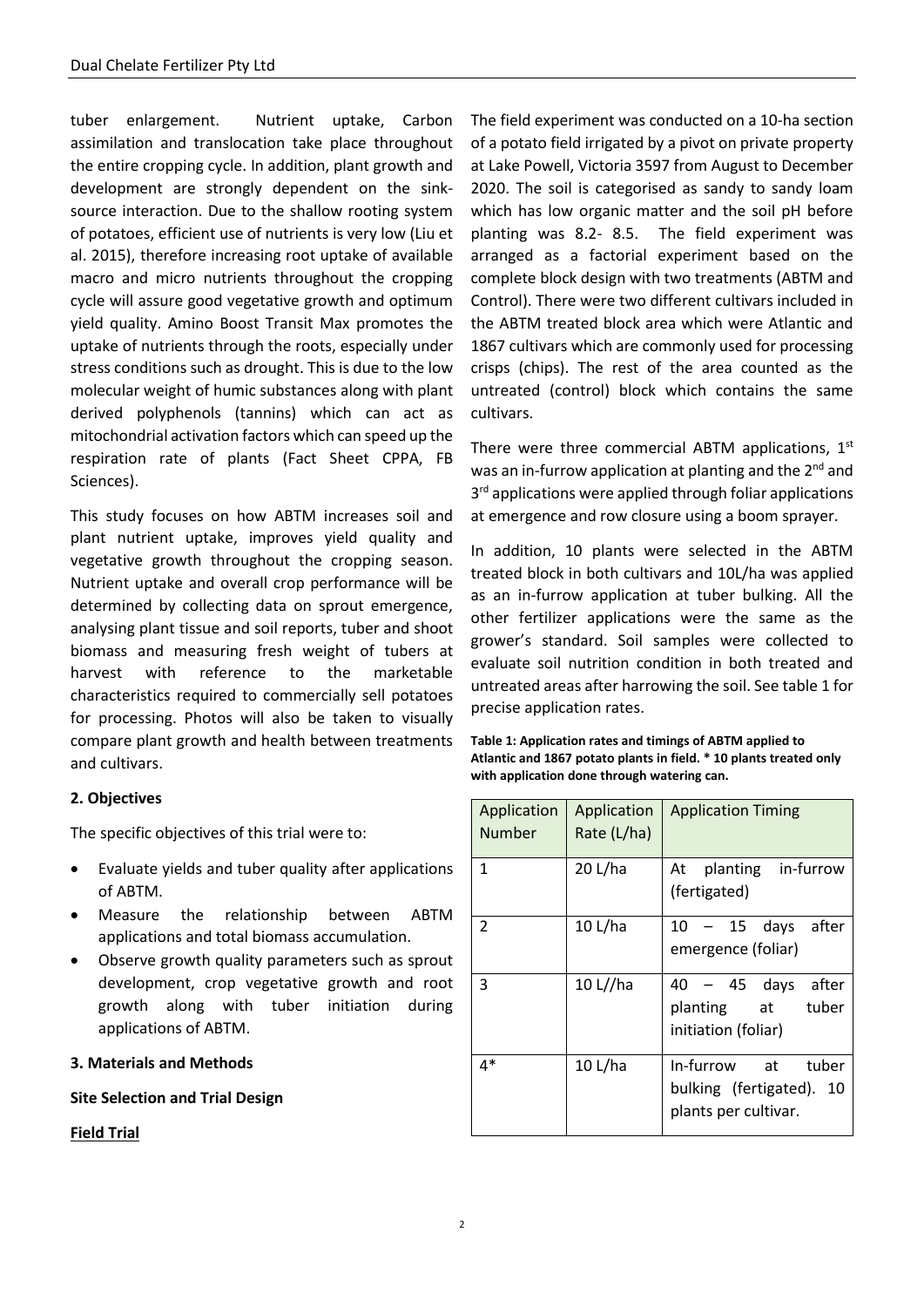### **Sampling**

In field trial sampling was collected in randomized plots which included tissue sampling at 25-30% flowering, tuber initiation at growth stage III (35 days after emergence), plant height, above ground biomass (dry matter content) at growth stage IV (tuber bulking at 50 DAE) and Brix levels in petioles at tuber bulking. Yield weight and tuber diameter were measured at harvest to calculate the percentage of marketable quality tubers.

A buffer zone was created which ensured that the trial area was 5 meters away from the boundary line of the paddock. 10 alternative rows from both treated and untreated blocks were then selected and the first plant sampled was the  $20<sup>th</sup>$  plant from the paddocks edge.

When collecting yield data at harvest, four replicates in both treated and untreated blocks were collected. Two meters per row was randomly selected and all tubers and shoots that are within 2 meters were harvested. In addition to this, the  $4<sup>th</sup>$  in-furrow application of ABTM, which included 10 plants, were all dug up to assess the tuber weight and diameter. Figure 1 shows the sampling pattern used in the in-field data.



**Figure 2: Sample collecting procedure in the field experiment.**

#### **Glass House Trial**

The second part of this trial was a pot trial conducted in a glass house in Robinvale. There were six treated pots and six untreated pots. The 6 treated pots were separated into 3 pots containing the Atlantic cultivar and 3 pots containing the 1867 cultivar. The first ABTM

application was done at planting and second and third applications at emergence and row closure. All other nutrients provided were in accordance with the grower's standard fertiliser program. Figure 2 below shows the trial layout in the glass house.

| Untreated      | <b>Treated</b> | Untreated      | <b>Treated</b> |
|----------------|----------------|----------------|----------------|
| pot - C1       | $Pot - T2$     | $pot - C4$     | $Pot - T5$     |
| <b>Treated</b> | Untreated      | <b>Treated</b> | Untreated      |
| Pot-T1         | $pot - C3$     | Pot-T4         | $pot - C6$     |
| Untreated      | Treated        | Untreated      | <b>Treated</b> |
| $pot - C2$     | Pot-T3         | $pot - C5$     | $Pot - T6$     |

**Figure 1: Trial layout in the glass house**

### **Sampling**

Samples were collected from each pot which included, sprout emergence, plant height at growth stage III, tuber initiation at growth stage III, leaf tissue sampling at 25-30% flowering and tuber and shoot biomass at tuber initiation. Yield parameters were not able to be measured as the tubers became rotten and some began to shrink due to the extreme high temperatures and high relative humidity (RH) experienced in the glass house. This could not be controlled and hence negatively impacted the tuber bulking stage.

### **4. Results**

**Sprout Emergence DAP** 



**Figure 3: The number of days after planting it took for sprout emergence to occur in ABTM treated and untreated tubers in the glass house experiment.**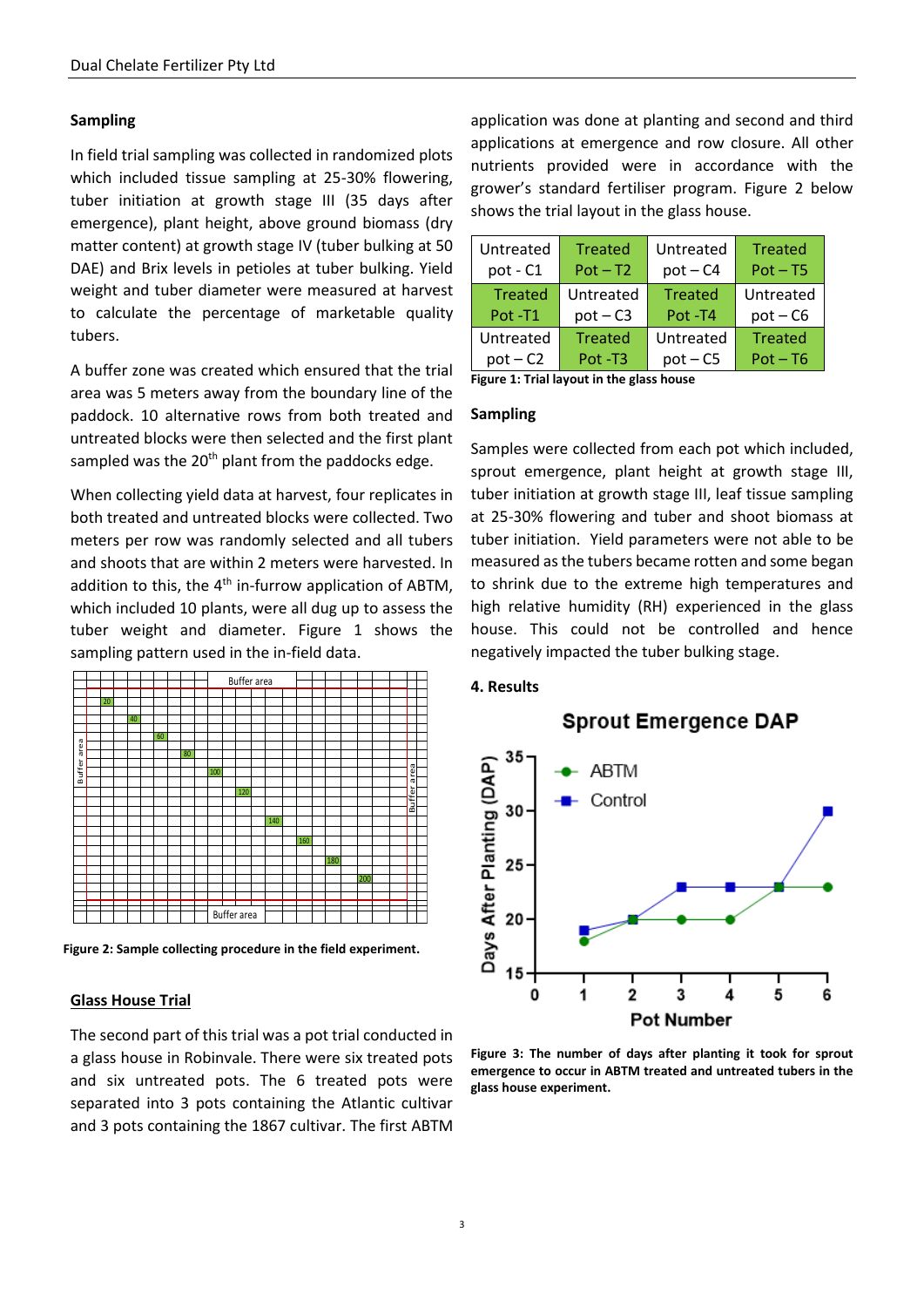

**Figure 4: The average plant height of potato plants 55 days after emergence in the glass house.** 



**Figure 5: Comparative image of an Atlantic potato plant treated with ABTM and an untreated (control) Atlantic potato plant in the glass house experiment.**

### Average Plant Height 59 Days after **Emergence (Atlantic Field)**



**Figure 6: Average plant height of Atlantic cultivar potatoes in field 59 days after emergence. Significant difference (P<0.05).**

Plant Height 59 days after Emergence (1867 Field)



**Figure 7: Average plant height of 1867 cultivar potatoes in field 59 days after emergence.**



**Figure 8: Average tuber initiation (number of tubers per plant) in Atlantic potatoes 40 days after emergence in field.**

> 12.4 12.5 Average Tuber Initiation 40 days after emergence in 1867 **ABTM Treated Control**

**Figure 9: Average tuber initiation (number of tubers per plant) in 1867 potatoes 40 days after emergence in field.**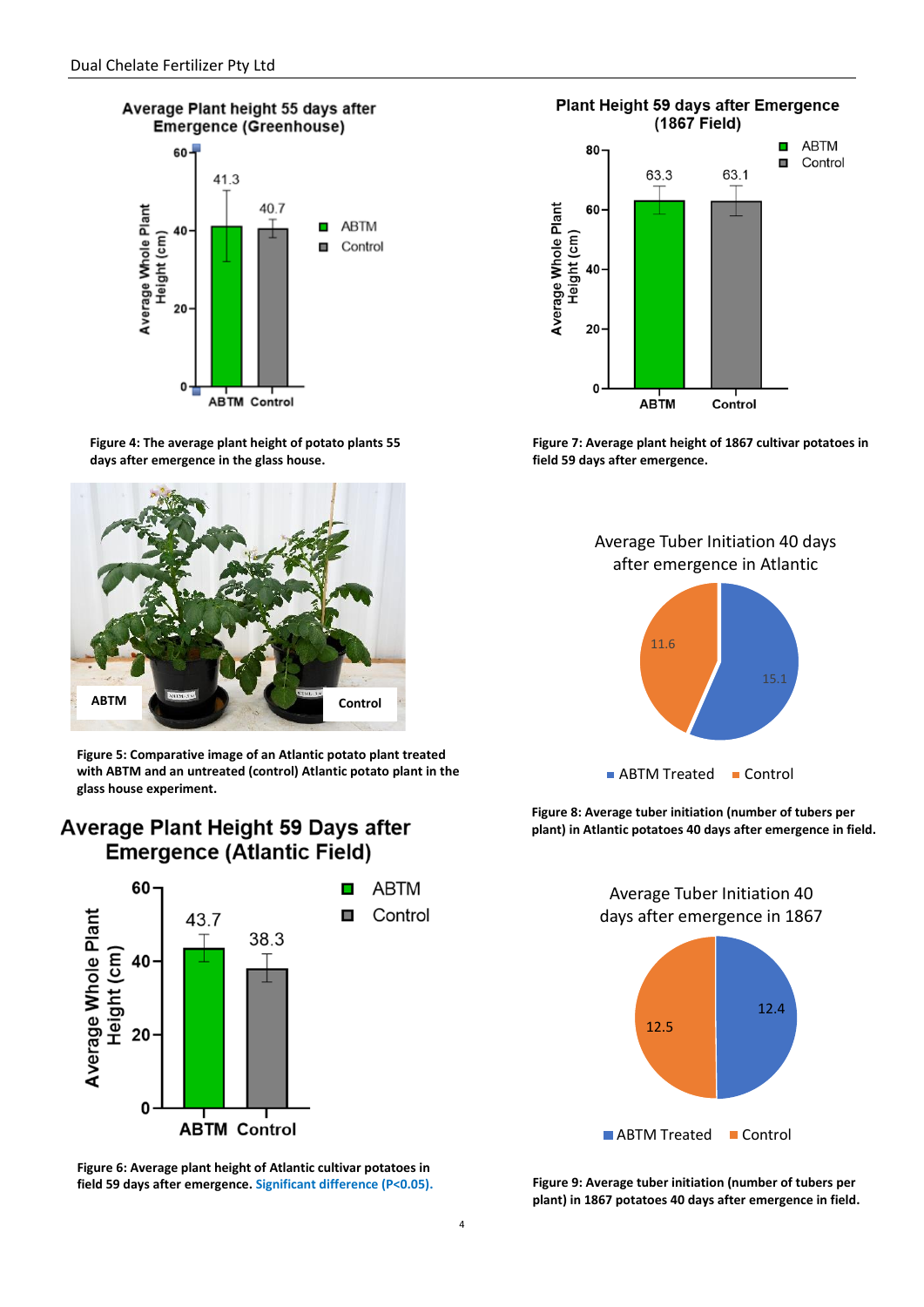

**Figure 10: Image of tubers of the Atlantic cultivar 59 days after planting (growth stage III) in field.**



**Figure 11: Image of tubers of the 1867 cultivar 59 days after planting (growth stage III) in field.**



**emergence (%w/w) in field.**

### Leaf Nutrient Analysis (ppm) - Atlantic



**Figure 13: Leaf nutrient analysis of Atlantic potatoes 45 days after emergence (ppm) in field.**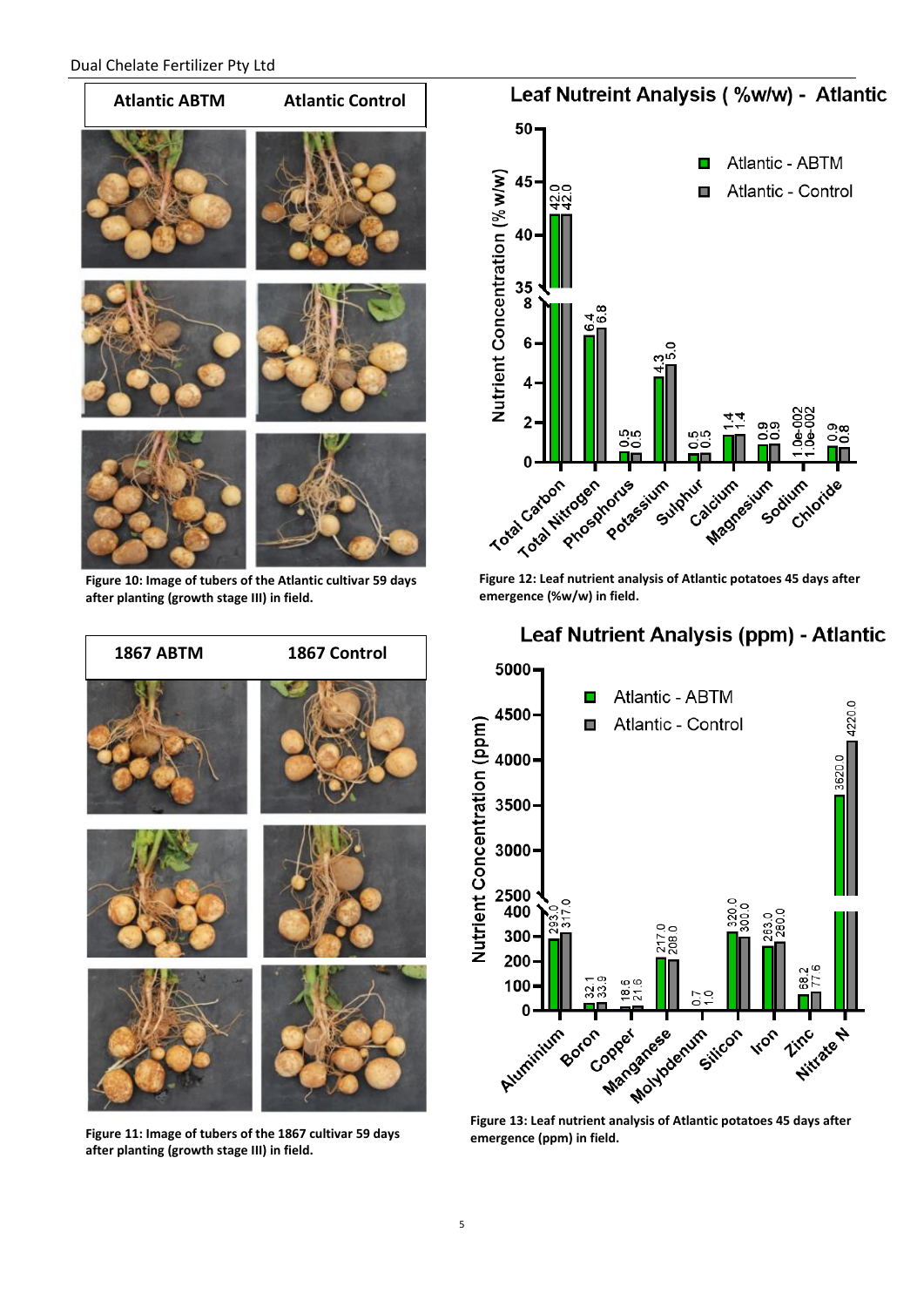

**Figure 14: Leaf nutrient analysis of 1867 potatoes 45 days after emergence (%w/w) in field.** 

### Leaf Nutrient Analysis (ppm) - 1867



**emergence (ppm) in field.** 

### Dry Matter Content of Shoots at Row Closure (After 3rd ABTM Application)



**Figure 16: Dry matter content of shoot in ABTM and control Atlantic and 1867 potatoes (field). Samples taken 50 days after emergence.** 

DM% of Tubers in Field

**ABTM** п Control п 30 23.4  $20.0$ 21.8  $21.4$ Dry Matter % 20 10 0 Atlantic 1867 **Potato Varieties** 

**Figure 17: Dry matter content of tubers in ABTM and control Atlantic and 1867 potatoes. Samples taken 50 days after emergence. 1867 significantly different (P<0.05).**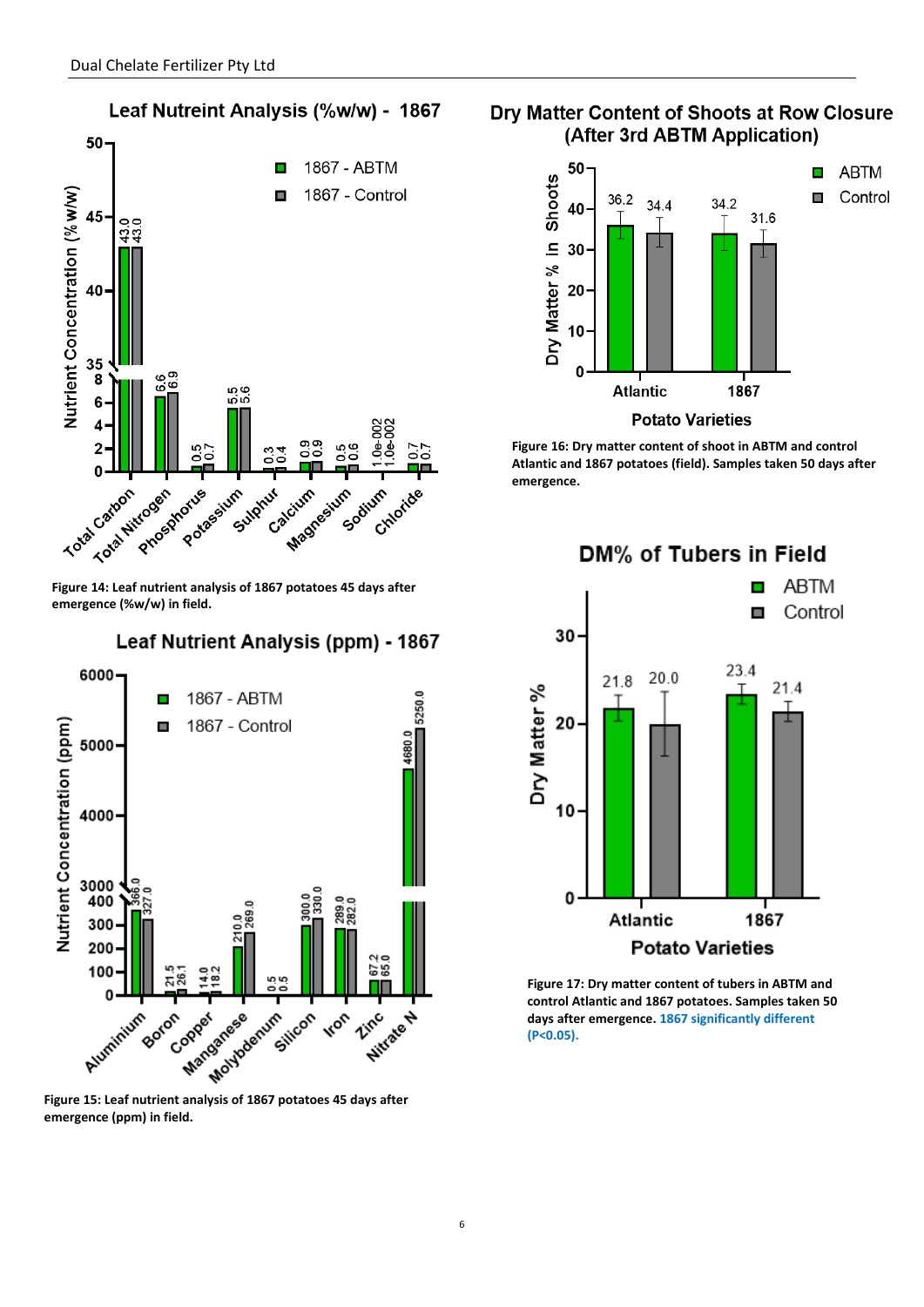

**Figure 18: Percentage of marketable quality diameter tubers (diameter range >40mm and <90mm).**

### Average Total Tuber Weight Per Plant in Field



**Figure 19: Average total tuber weight per plant in field.**

## Marketable Yield per Plant **ABTM**  $1500 -$ 1379.0 Control Weight of Tubers (g) 1013.3  $945.3$  918.5 1000 500 0

**Figure 20: The marketable quality tuber weight per plant.**

Atlantic

1867

#### 7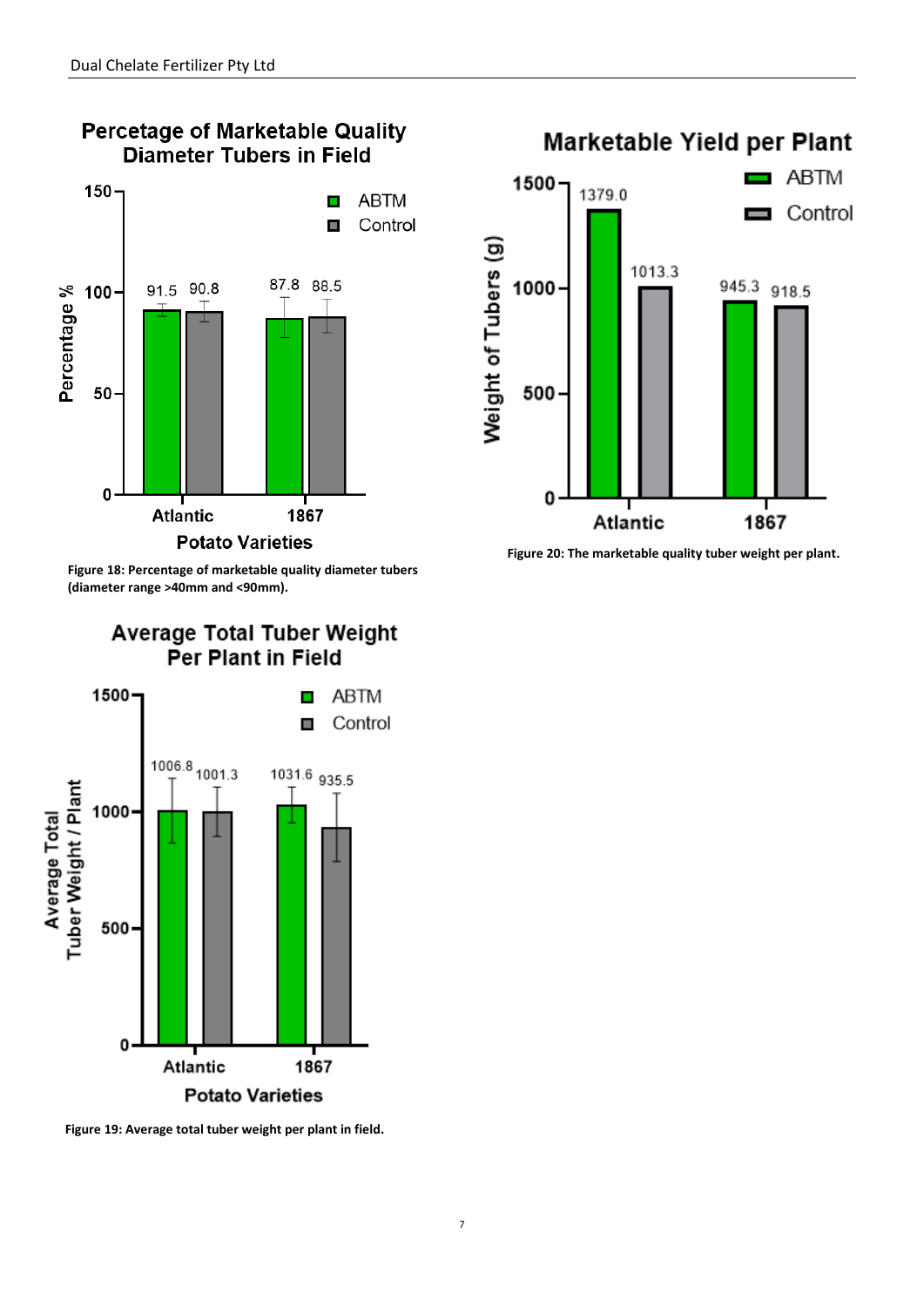**Table 2: Yield estimates of Atlantic and 1867 cultivars in field after final applications. 10 plants per treatment used to make estimates.**

|                 |             | <b>Estimated Yield</b> |
|-----------------|-------------|------------------------|
| <b>Atlantic</b> | <b>ABTM</b> | 72.5 t/ha              |
|                 | Control     | 60 t/ha                |
| 1867            | <b>ABTM</b> | 56.7 t/ha              |
|                 | Control     | 55.1 t/ha              |

### **5. Discussion**

### **5.1 Emergance**

It is known that the nutrients already in potato tubers are the main source of energy which is used during plant germination. There are several factors that affect potato emergence and establishment, including seed quality, disease infestation, herbicide damage, size of seed pieces and weather conditions (S.V. Murashev, S.D. Kiru, V.G. Verzhuk, A.V. Pavlov, 2020). Therefore, different methods have been used for breaking dormancy in potato tubers such as physical, chemical and biochemical methods based on phytohormones. (Deligios, P.A., Rapposelli, E.M. & Mameli, G, 2019).

It was calculated that 66% of the ABTM treated tubers' shoots emerged within 20 days in the glass house trial (Figure 3), while 33% only emerged within 20 days after planting in the control pots. This means that ABTM treated plants on average emerged 11% faster compared to the control plants.

This quicker emergence rate is most likely due to the phytohormones in ABTM such as cytokinin (contained in kelp) and also the amino acids which increases the breaking dormancy in seed potatoes. Increasing the rate of early gemination results in a shorter the life cycle and hence early harvest can be obtained, especially in drought conditions.

### **5.2 Plant Height after Emergence**

### In glass house

Figure 4 shows the average plant height 55 days after emergence of potatoes in the glass house trial. Potatoes treated with ABTM had a 1.5% increase in plant height compared to the untreated potatoes. Figure 5 also shows an image taken which compares an ABTM treated Atlantic potato plant compared to the control which shows a significant difference in plant height.

Increases in plant height can be explained through the provided amino acids which contain Tryptophan, the amino acids used to synthesise the plant growth hormone Auxin. Auxin promotes stem elongation and guides shoot tips towards light sources which is a movement known as phototropism (Balzan, Johal and Carraro, 2014). Auxin also plays a role in maintaining apical dominance which explains the 1.5% increase in plant height compared to the control.

### In Field

Figures 6 and 7 show the Atlantic and 1867 average plant heights respectively. Both varieties show higher average plant heights when treated with ABTM in comparison to the control. However, the Atlantic variety showed the biggest percentage increase in plant height of 14.1% compared to the control seen in figure 6. This difference was also statistically significant (P<0.05). Again, this significant difference in plant height compared to the control is most likely related to the increase in Auxin production by providing the precursor amino acids for Auxin synthesis.

### **5.3 Tuber Initiation**

Figure 8 and 9 show the average tuber initiation rate 40 days after emergence between Atlantic and 1867 varieties in the field. The Atlantic variety had a significant increase in the amount of tuber initiation in potato plants treated with ABTM. It was calculated that on average, ABTM treated Atlantic potato plants had more tuber initiation which was 30% higher than the control plants (figure 8). The main nutrition related to increases in tuber initiation are phosphorus, potassium and calcium. ABTM contains amino acids, biologically active organic molecules and fulvic acid. These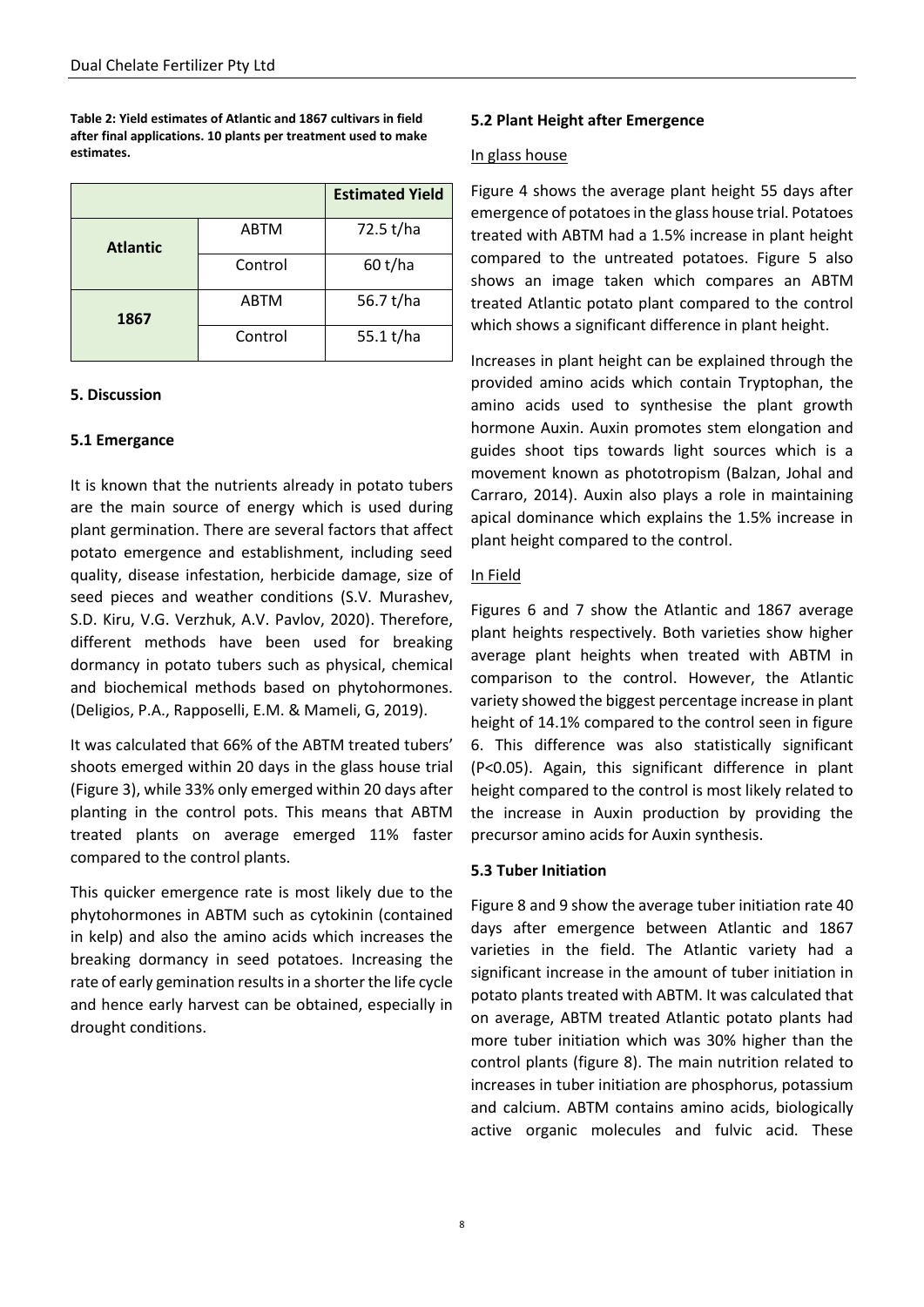components are all able to naturally chelate nutrients within the soil and ultimately improve the uptake as plants recognise these chelators as natural, and allow them to pass through plant membranes much easier than synthetic chelating agents.

This significant increase in tuber numbers per plant in Atlantic potatoes treated with ABTM is also visually observed in figure 10 which shows an image of tuber production at growth stage III. When comparing the treated and control Atlantic potato tuber growth, it can be seen that the ABTM treated potatoes had more tubers than the control which relates directly back to figure 8 highlighting the tuber initiation 40 days after planting.

When comparing tuber initiation between the treated and control 1867 potato plants in figure 9, there is very little difference observed, and when comparing these results to the visual analysis in figure 11, there also seems to be little difference in tuber initiation. This might be due to the 1867 variety being an early medium maturing variety however the Atlantic variety is classified as an early maturing variety (Prager, Lewis, Michels and Nansen, 2014). These differences may have caused the 1867 treated and control potatoes to not have as much tuber bulking before measurements were taken.

### **5.4 Leaf Nutrient Concertation, shoot growth and tuber growth**

Figure 12 and 13 show the leaf nutrient concentration in the Atlantic potato variety and figures 14 and 15 show the leaf nutrient concentration in the 1867 potato variety. In both varieties, there is very little difference between the treated and control leaves collected. This could be due to nutrient dilution experienced in both Atlantic and 1867 varieties due to more growth in the shoots (figure 6 & 7), increased dry atter content of shoots (figure 16), increases in the dry matter % (DM%) of tubers in the field (figure 17) and also increased average total tuber weight per plant (figure 20).

Atlantic plants treated with ABTM had a significant increase in plant height by 14.1% (figure 6), a 5.2% percentage increase in the dry matter content of shoots at row closure (figure 16), a 9% increase in the DM% of tubers (figure 17) and a 0.55% increase in average total tuber weight per plant (figure 20). All these increases in growth in both shoot biomass and also tuber growth means that nutrients in the plants are diluted to accommodate for all the extra growth compared to the control plants. This explains why there is very little and almost less nutrition in the leaves of Atlantic plants treated with ABTM. Due to ABTM containing multiple natural chelating agents (amino acids, fulvic acids and BAOM) these nutrients can become more mobile within plants and can be easily transported to areas of more nutrient demand such as in the tubers where there is rapid growth during tuber bulking and maturing.

1867 plants treated with ABTM had an increase in plant height by 0.32% (figure 7), an 8.2% percentage increase in the dry matter content of shoots at row closure (figure 16), a significant increase in the DM% of tubers by 9.3% (figure 17) and a 10.3% increase in average total tuber weight per plant (figure 20). Again, these increases in plant and tuber growth caused diluted nutrition within the leaves of the treated plants due to higher nutrition demand to match the increased growth.

### **5.5 Marketability of Tubers**

Tubers need to be within an acceptable diameter in order to be sold to market for chipping. The acceptable diameter of tubers needs to be more than 40mm but less that 90mm.

Figure 18 shows the percentage of marketable quality tubers in the field. Atlantic potatoes have an increase of 0.77% in the percentage of marketable tubers compared to the control, however the 1867 variety has a percentage decrease of 0.79% in the percentage of marketable tubers compared to the control. This suggests that the 1867 variety either had slightly more tubers outside the acceptable diameter range.

These marketable tubers where then weighed and the average weight of marketable tubers per plant were recorded. Atlantic potatoes had a significant increase in the weight of marketable tubers by 36.1% per plant. Interestingly, the weight of marketable tubers per plant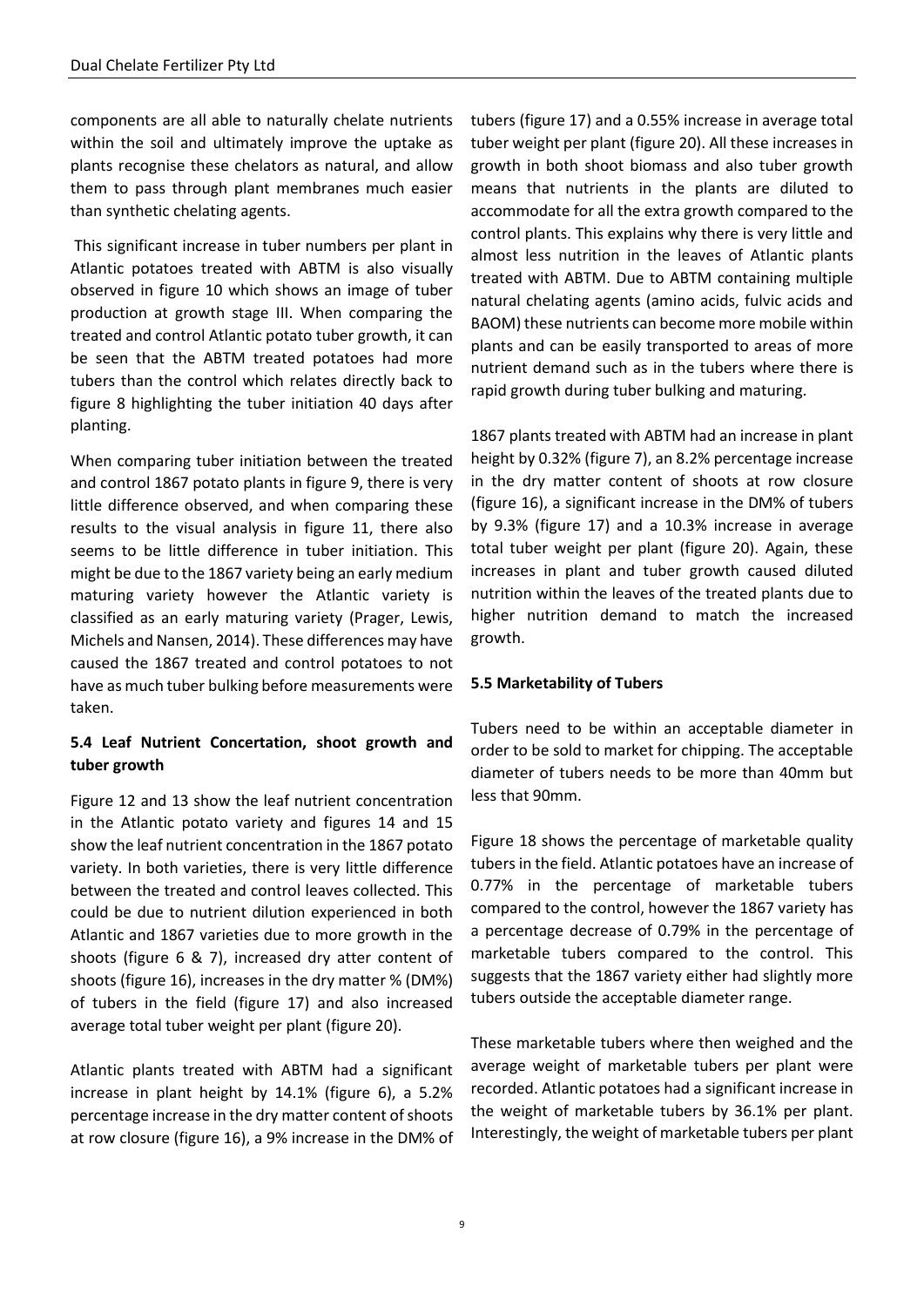for the 1867 variety also showed a percentage increase of 2.9% compared to the control, even though there was a lower percentage of marketable quality tubers in the ABTM treated plants. This suggests that although there was less tubers within the acceptable diameters, they were still heavier than the control potatoes for the 1867 variety.

From these results, an estimated yield/ha can be calculated which is shown in table 2. It can be estimated that when ABTM is applied to Atlantic potatoes plants, there is a 20.8% increase in yields compared to the control. It can also be estimated that when ABTM is applied to 1867 potato plants, there is a 2.9% increase in yields compared to the control plants.

This increase in yields in potato plants treated with ABTM can be explained by studying the phytohormone effect on tuber growth. Auxin and Cytokinin both have positive roles in tuber growth. It has been researched that Auxin stimulates tuber growth and cytokinin enhances the sink capacity of growing tubers (Aksenova et al., 2012). ABTM contains the amino acid tryptophan which is the precursor for the essential plant hormone Auxin. In potatoes, there is a strong positive correlation observed between the rate of tuber growth and the amount of Auxin in the tubers.

ABTM also contains kelp which has been highly purified and is proved to contain high concentrations of the plant growth hormone Cytokinin. In potato tuber growth, it has been researched that Cytokinin enhances the sink capacity in tubers (Aksenova et al., 2012). In potato tubers, the sink is the point where sugar is accumulated and stored. Since cytokinin increases the sink capacity in the tubers, there is more sugar and carbohydrate accumulation which increases the size and weight of the tubers. This explains why the dry matter in tubers treated with ABTM weight more and yields are also higher.

### **6. Conclusion**

In conclusion this trial was conducted to test how ABTM applications during potato growth can improve the emergence of the seed potatoes, plant height after emergence, tuber initiation, leaf nutrient concentrations, shoot growth, tuber growth, marketability of tubers and yields between 2 different potato varieties – Atlantic and 1867. This trial was conducted in a commercial setting and also in a glass house to closely observe changes after ABTM applications. After analysing the results, it was found that applications of ABTM had the following positive effects on potato plant growth:

- Emergence occurred 11% faster in potato seeds treated with ABTM at planting.
- 14.1% increase in plant height after emergence in potato plants grown in the field.
- 30% increase in tuber initiation resulting in more tubers per plant and increased yields.
- Increased dry matter % in both tuber and shoots in both varieties.
- Atlantic variety produced a higher % of marketable tubers compared to the control
- Both varieties had increases in the weight of marketable tubers per plant.
- Increase in estimated yields for both varieties.

However, applications of ABTM the following negative effects on potato plant growth:

• The 4<sup>th</sup> in furrow application may have promoted the growth of more smaller tubers. However, during this stage of tuber bulking all energy and carbohydrates need to be diverted to the growth of the existing tubers.

In future trials, ABTM will only be applied at planting and tuber initiation to minimise the production of smaller tubers at the tuber bulking stage. Changes in the ratio of ABTM application will also be revised and assessed to ensure maximised yield quality.